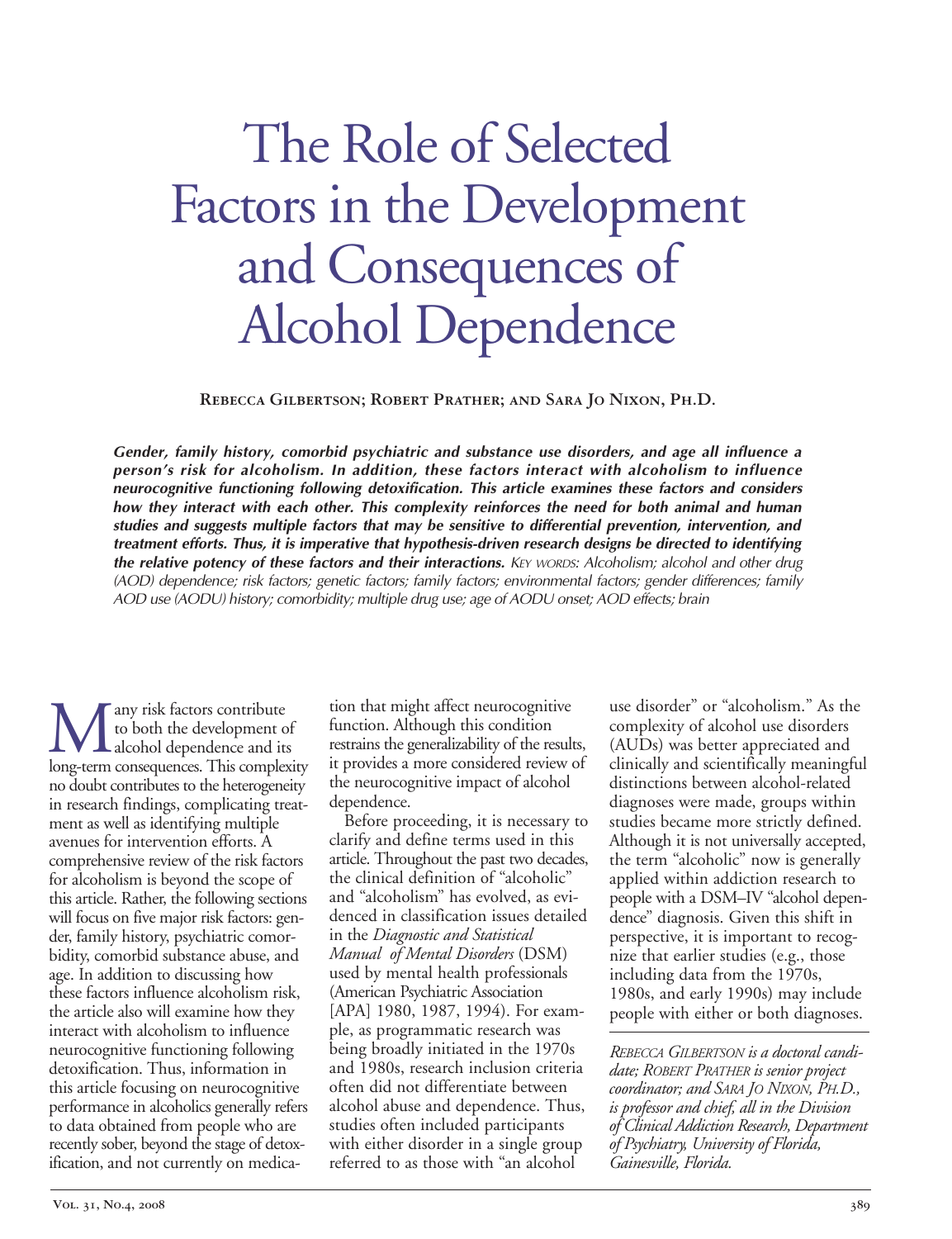# **Gender**

#### *Gender As a Risk Factor for Alcohol Dependence*

Researchers have investigated drinking behaviors, their etiology, and outcomes among women for several decades (e.g., Fabian et al. 1984; Glenn and Parsons 1992; Nixon and Glenn 1995; Sullivan et al. 2002). These data suggest that the rate of progression of problematic drinking and subsequent risk for alcoholrelated consequences may be different for men and women. Historically, men have reported an earlier age of onset of alcohol use initiation than women (Chou and Dawson 1994; Gomberg 1993). One large national study (Project

MATCH) (Randall et al. 1999) of people seeking treatment for alcoholism supported these findings and further showed that men displayed evidence of problematic drinking behaviors (i.e., regular intoxication, loss of control over drinking) earlier than women.

However, not all studies support gender differences in age of onset of regular alcohol use, and some suggest that age of initial use may be increasingly similar for both genders, at least for those who ultimately seek treatment. For example, Hernandez-Avila and colleagues (2004) found remarkable similarity in age of onset of regular use between male and female substance abusers, reporting no significant differences between men and women with current alcohol depen-



**Figure 1** Gender telescoping. Bars represent number of years (means ± standard error of the mean) elapsed between onset of regular substance use and entry into substance abuse treatment by gender and substance dependence diagnosis. Women experienced fewer pretreatment years of regular use of opioids (*P* = 0.03), cannabis (*P* = 0.01), regular alcohol drinking  $(P = 0.03)$ , and regular alcohol intoxication  $(P = 0.09)$  than men (Hernandez-Avila et al. 2004).



dence diagnoses with regard to age of onset of regular drinking or age of onset of regular alcohol intoxication. They did, however, find that women progressed from regular use to treatment more quickly than men (see figure 1). This latter finding is consistent with other data demonstrating that women progress through the stages of regular intoxication, drinking problems, and loss of control over drinking more quickly than men. That is, women demonstrate a "telescoping" of disease progression and experience more severe consequences more quickly (Diehl et al. 2007; Hernandez-Avila et al. 2004; Mann et al. 2005; Randall et al. 1999).

The telescoping effect in alcoholic women may be associated with several factors. First, the immediate personal and professional costs to women may be greater, as suggested by data indicating that women report more psychiatric, medical, and employment consequences from heavy drinking compared with men (Hernandez-Avila et al. 2004). Second, telescoping may be related to gender differences in physiology. For example, among men and women consuming similar amounts of alcohol (per body weight) (Mann et al. 2005), women may experience higher blood alcohol concentrations because of metabolic differences (see Ammon et al. 1996; Baraona et al. 2001; Frezza et al. 1990). Thus, certain complications that may contribute to the telescoping effect in alcoholic women could be attributed to achieving and sustaining higher blood alcohol levels than alcoholic men when equivalent doses of alcohol are consumed.

#### *Gender As a Factor in Alcohol's Effects on the Brain*

The effects of telescoping on the brain and cognition in alcoholic women remain unclear (Hommer et al. 2001, 2003; Pfefferbaum et al. 2001). Alcoholic men and women in recovery often display similar neuropsychological deficits, although as discussed, women have a shorter course of disease (see Fabian et al. 1984; Flannery et al. 2007; Glenn and Parsons 1992; Mann et al. 2005;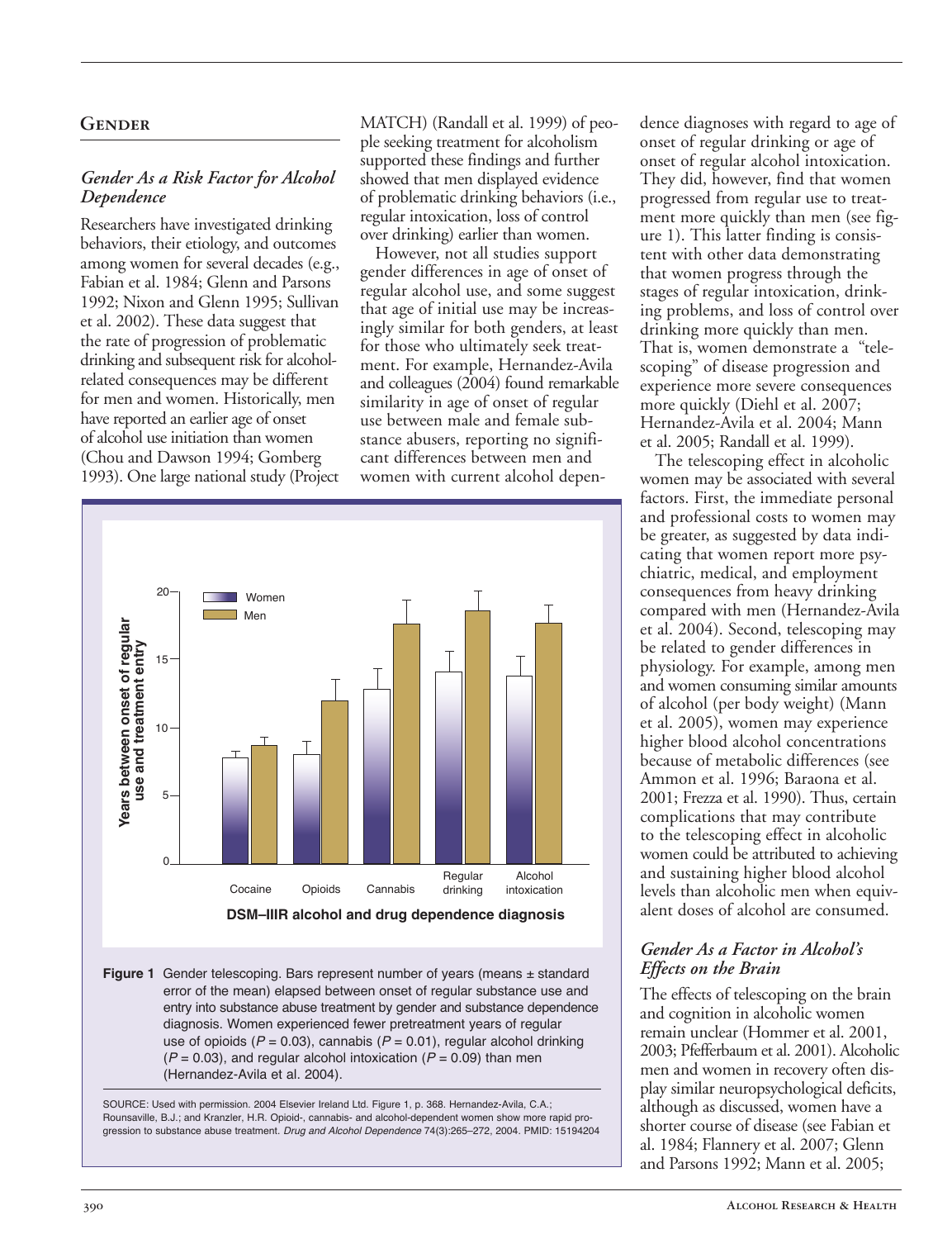Nixon and Glenn 1995; Randall et al. 1999). Thus, the female brain may be differentially sensitive to the neurotoxic effects of alcohol (Hommer et al. 2001; Hommer 2003).

Neuroimaging techniques have allowed further investigation of the macrostructural (i.e., the size or volume of a brain structure) and microstructural (i.e., the small constituents of white matter, such as myelin) integrity of white matter tracts within the brains of alcoholic men and women (Pfefferbaum et al. 2002, 2006; Pfefferbaum and Sullivan 2002). Although alcoholic men were observed to have macrostructural aberrations (including smaller volume) in the pons, corpus callosum, and cortical white matter, alcoholic women did not display such differences (Pfefferbaum et al. 2002). However, the microstructural integrity of cortical and callosal white matter was affected to similar extents in both alcoholic men and women, even though the alcoholic women had drunk far less alcohol in their lifetimes than the men (Pfefferbaum and Sullivan 2002). These results suggest that white matter areas within the brain are affected by alcohol dependence; however, they may be affected differently in women compared with men. Further, although certain areas may not show overt volume differences, alcohol dependence still may affect the microstructural integrity and potentially compromise brain function. Research is ongoing regarding the microstructural integrity of the brain following alcohol dependence, with results suggesting the involvement of multiple brain regions (Pfefferbaum et al. 2006).

Despite the strength of these findings, it should again be noted that much of the work conducted with women has not fully accounted for metabolic (pharmacokinetic) differences between the genders. These differences result in greater alcohol exposure of liver and brain tissue in women as opposed to men, even when an equivalent dose of alcohol is consumed (Baraona et al. 2001; Dettling et al. 2007; Frezza et al. 1990;

Hommer et al. 2001). Thus, women may not be differentially sensitive to alcohol, per se, but rather may be chronically exposed to higher blood alcohol levels even at lower doses.

# **Family History**

## *Family History As a Risk Factor for Alcohol Dependence*

It is well established that alcoholism runs in families. Furthermore, adoption studies, family pedigree studies, and twin studies consistently support the role of genetic risk rather than familial transmission for alcohol dependence (Carlson et al. 2002; Cloninger et al. 1981; Cotton 1979; McGue 1997; Russell 1990). Estimates vary, but it generally is accepted that offspring of alcoholics are approximately four times more likely to develop alcoholism than people without such a history (Russell 1990), even if they are not reared with an alcoholic parent. Most early research studied male offspring of male alcoholics. This limitation led to the early conclusion that men were more likely to experience the familial form of the disease, whereas women were more likely to experience a reactive form associated with psychiatric comorbidity, empty-nest syndrome, or related factors.

With continued and more broadly developed research, these assumptions have been modified. Widely cited studies using male and female monozygotic and dizygotic twins suggest that genes, environment, and their interaction are potent contributors to the development of alcohol dependence in both genders (Heath et al. 1997; Krueger et al. 2002; McGue 1997, 1999; Prescott and Kendler 1999; Sigvardsson et al. 1996) (see figure 2). Approximately 40 percent of the variance for alcoholism onset in men (Prescott and Kendler 1999) and 60 percent of this variance in women can be attributed to genes (Kendler et al. 1992)**.**

Many twin studies considered paternal alcoholism rather than both paternal and maternal input (Kendler

et al. 1992). Attention to direct maternal contribution has been limited for numerous reasons. One of the predominant reasons is that the study of maternal genetic impact on alcoholism risk was restrained by the concern that offspring would be more likely to be exposed to alcohol in utero, and, thus, results regarding genetic risk would be confounded with the effects of early exposure (see Streissguth and O'Malley 2000). However, Hill and colleagues (e.g., Hill and Steinhauer 1993; Hill et al. 1995), controlling for prenatal exposures, demonstrated that daughters of alcoholic mothers also were at increased risk for alcoholism, even without paternal alcoholism.

The Collaborative Study on the Genetics of Alcoholism (COGA), in conjunction with other studies, has implicated several genetic markers in which variations appear to increase risk for alcohol dependence and related disorders. These include genes associated with the acetylcholine receptor, the receptor for the major inhibitory neurotransmitter, γ-aminobutyric acid (GABA), and those associated with alcohol metabolism (see Edenberg and Foroud 2006; Porjesz and Rangaswamy 2007). Edenberg and Faroud (2006) also reported preliminary data on several other loci, one of which is associated with the bitter taste receptor. Agrawal and colleagues (2008) extended work with the COGA sample and further expanded the list of potential genes by implicating regions of chromosomes believed to affect neurophysiology in complex ways, including signal transduction across cell membranes within the brain. This group also has implicated the role of signal transduction in modulating risk in an additional study (Dick et al. 2007).

If, as noted above, an estimated 40 to 60 percent of the risk for alcoholism can be attributed to genetic factors, a sizable remaining variance is associated with environmental factors and gene-by-environment interactions. Finnish and Canadian twin studies (Jang et al. 2000, 2001; Kaprio et al. 2002) indicate that environmental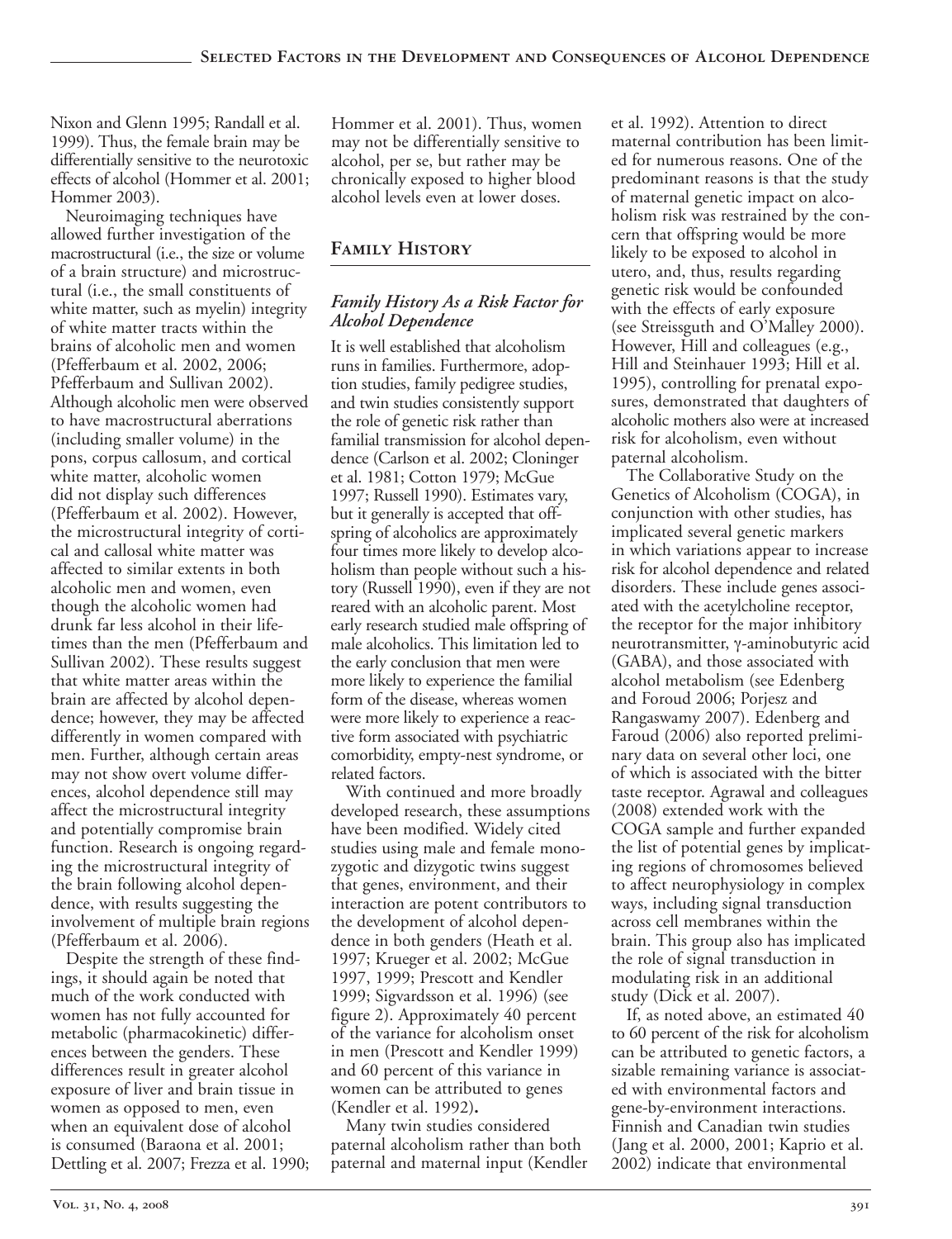factors such as geographical locations with high consumption rates, religiosity/moral views, and exposure to antisocial personality traits may interact with genetics to increase risk for alcohol dependence. Although some studies suggest that exposure to paternal alcoholism during childhood does not seem to contribute to greater risk for alcoholism later in life (Duncan et al. 2006), other studies show that a low-risk environment (*i.e.*, absence of paternal alcoholism) can reduce the risk of developing alcoholism later in life even in people with greater family density of alcoholism (Jacob et al. 2003). Thus, both environmental and genetic factors influence risk for alcohol dependence and related disorders.

#### *Family History As a Factor in Alcohol's Effects on the Brain*

Not only does a positive family history increase the risk for developing alco-

holism, it also may influence neurocognitive functioning among people who have such a history but are not themselves alcoholic. For example, several studies have examined mental processes in offspring (primarily sons) of male alcoholics (Giancola et al. 1996; Tarter et al. 2003). These studies have observed subtle, yet significant, deficits among family history positive (FH<sup>+</sup>) participants, particularly on tasks such as problem solving and abstraction, often referred to as executive cognitive functioning (ECF) (Aytaclar et al. 1999; Giancola et al. 1996; Tarter 2002).

Other studies have examined neurophysiological functioning in FH+ nonalcoholics. Many of these studies have used noninvasive brain electrophysiology to measure the brain's electrical responses with electrodes placed on the scalp. These studies suggest aberrations in the neurophysiology underlying target detection,



SOURCE: Derived from: 1999 American Psychological Society, figure 1, p. 110. McGue, M. The behavioral genetics of alcoholism. *Current Directions in Psychological Science* 8(4):109–115, 1999.

memory updating, and working memory in both male and female offspring of alcoholics (Begleiter et al. 1984; Carlson et al. 2004; Hill et al. 1995; Rangaswamy et al. 2007). Importantly, however, such aberrations are not uniformly observed, and researchers have documented eventual normalization of these responses in subgroups. Thus, it appears that although some FH+ individuals may demonstrate long-lived, yet subtle, deficits in these measures; for others, these deficits suggest a development lag in fundamental brain processes (Bauer and Hesselbrock 1999; Hill et al. 1999; Hill and Shen 2002).

Additional studies have used neuroimaging procedures such as magnetic resonance imaging (MRI) or related procedures to examine brain function in FH+ individuals (Hill et al. 2007; McNamee et al. 2008). These studies also have reported brain changes in FH+ adolescents, showing decreased activation in the frontal region of the brain (an area typically associated with ECF) as well as areas of the brain associated with social cognition and empathy. Additionally, brain response to alcohol cues may differ between FH+ and FH– individuals. Bartholow and colleagues (2007) found that FH+ individuals had greater P300<sup>1</sup> amplitude response to alcohol cues versus nonalcohol cues.

It remains unclear the extent to which these aberrations or alterations in brain function serve as markers for risk for developing alcohol dependence or whether they reflect more general behavior patterns associated with disorders that commonly cooccur with alcohol dependence, such as childhood behavior disorders or other externalizing disorders.

Because (1) the majority of chronic alcohol studies are conducted using treatment-seeking alcoholics and (2) the large majority of treatment-seeking alcoholics have positive family histories, there has been some question to whether neurocognitive deficits

<sup>&</sup>lt;sup>1</sup>P300 refers to a positive event-related potential wave recorded via electroencephalography at about 300 to 600 milliseconds. This signal often is used as a measure of cognitive function.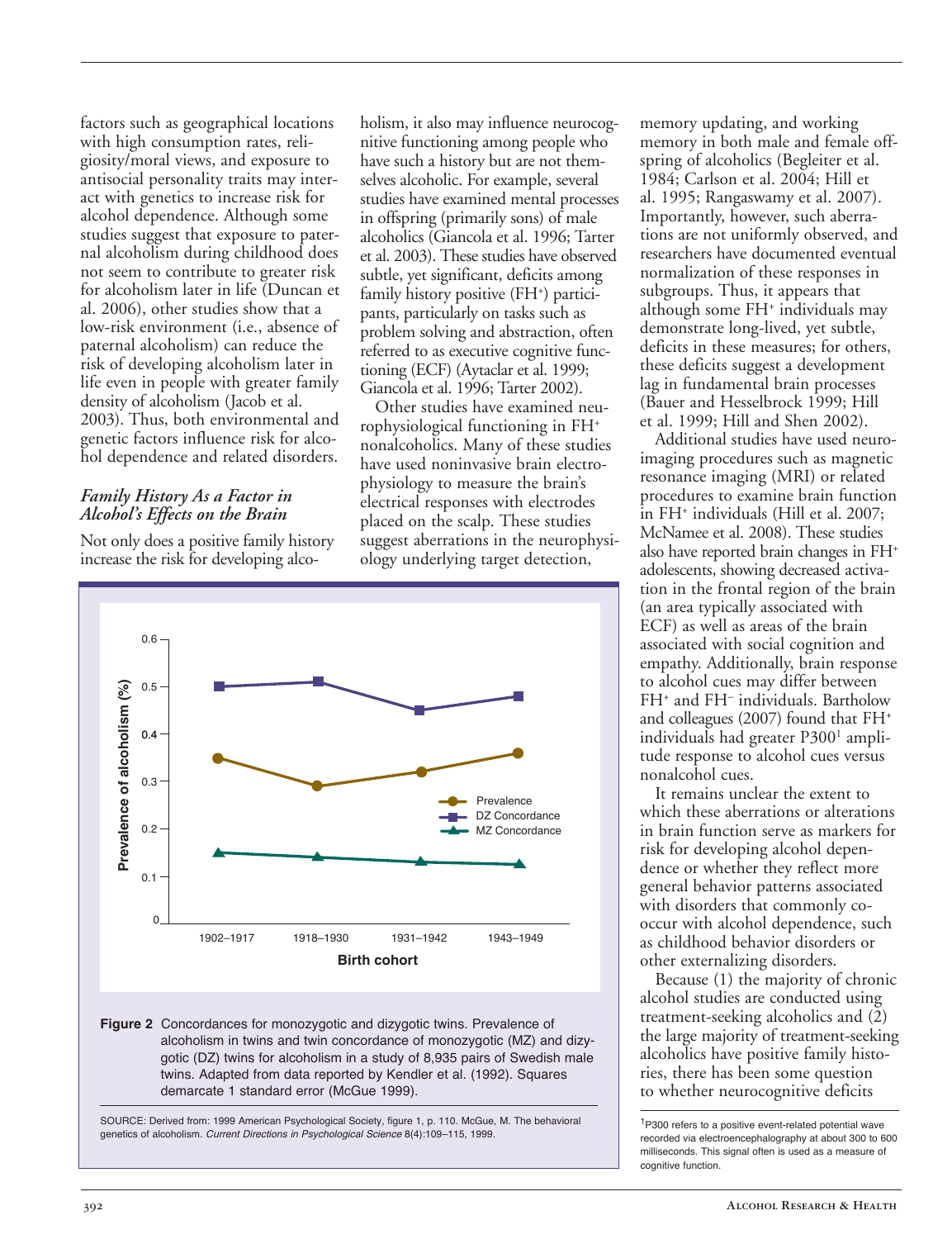(including behavioral and neuroimaging aberrations) are associated with  $FH^*$  status rather than alcohol dependence, per se. Because so few studied alcoholics are FH– , it is difficult to make statistically sound comparisons. Parsons and colleagues (see for example Glenn and Parsons 1989; Parsons 1994) conducted a series of studies explicitly examining this hypothesis. The studies compared FH<sup>+</sup> and FH<sup>-</sup> detoxified alcoholics without confounding psychiatric (e.g., schizophrenia or bipolar disorders) or medical (e.g., epilepsy or history of head injury) disorders on a battery of neuropsychological tests. Consistent with the hypothesis that chronic excessive alcohol use is neurotoxic, alcoholic participants demonstrated deficits that could not be accounted for by FH (see figure 3). Interestingly, a recent study (Fein and Chang 2008) considering the role of FH found that density of FH, rather than alcohol use, was negatively associated with impaired decisionmaking ability in alcoholics. Specifically, alcoholics with a greater density of affected family members showed decrements in how the brain responds to negative consequences of behavior when compared with alcoholics lacking such histories (Fein and Chang 2008).

# **Psychiatric Comorbidity**

# *Psychiatric Comorbidity As a Risk Factor for Alcohol Dependence*

People with AUDs frequently meet criteria for other psychiatric disorders as well. For example, early data gathered through the National Institute of Mental Health Epidemiological Catchment Area Project revealed significant levels of comorbidity, with 3.8 percent of those with a lifetime diagnosis of alcohol dependence also meeting criteria for a lifetime diagnosis for a major psychotic disorder (Regier et al. 1990). More recent data from the National Epidemiologic Survey on Alcohol and Related Conditions (NESARC) reveal that among individuals with alcohol dependence, 15.15 percent and 17.75 percent also met criteria for a depressive disorder or anxiety diagnosis, respectively (Grant et al. 2004). Personality disorders also are common among alcoholics. For example, alcoholics are reportedly 21 times more likely to have a diagnosis of antisocial personality disorder (ASPD) than are nonalcoholics **(**Reiger et al. 1990). Further, people with ASPD appear to be at greater risk for severe AUDs (i.e., more criteria for lifetime abuse and dependence met, greater frequency of heavy-drinking days) compared with people with a conduct disorder diagnosis without ASPD or those who met criteria for ASPD without conduct disorder prior to age 15 (Goldstein et al. 2007). Interestingly, these authors conclude that the relationship between ASPD and AUDs is similar for men and women.

Given these rates of comorbidity, it is important to consider the extent to which AUDs may be causally related to other diagnoses. For example,

do people drink because they are depressed or are they depressed because they drink? Similarly, do people with social anxiety and alcohol problems reduce drinking when the anxiety is treated? Despite this entanglement of AUDs with other psychiatric disorders, it is evident that the development of alcohol dependence is not contingent on the presence of another psychiatric disorder. That is, alcohol dependence may develop in individuals without other disorders, and individuals with other diagnoses do not necessarily develop AUDs. However, common genetic and environmental factors, as well as gene-by-environment interaction, may place individuals with alcohol disorders at a higher risk for psychiatric disorders compared with those without such comorbidities. Thomas and colleagues (2008) recently addressed this complexity. They reported that among patients with both social anxiety and alcohol use problems,



**Figure 3** Role of family history in cognition. Mean performances on the cognitive neuropsychological test clusters for family history–positive (FH+) and family history–negative (FH–) alcoholics and nonalcoholic peer control subjects. Standard scores were based on the nonalcoholic FH– group. The FH<sup>+</sup> alcoholics differed significantly from the FH<sup>-</sup> control subjects on all of the performance clusters. The FH<sup>-</sup> alcoholics and FH<sup>+</sup> control subjects did not differ significantly from each other on any of the clusters.

SOURCE: Derived from Parsons 1989.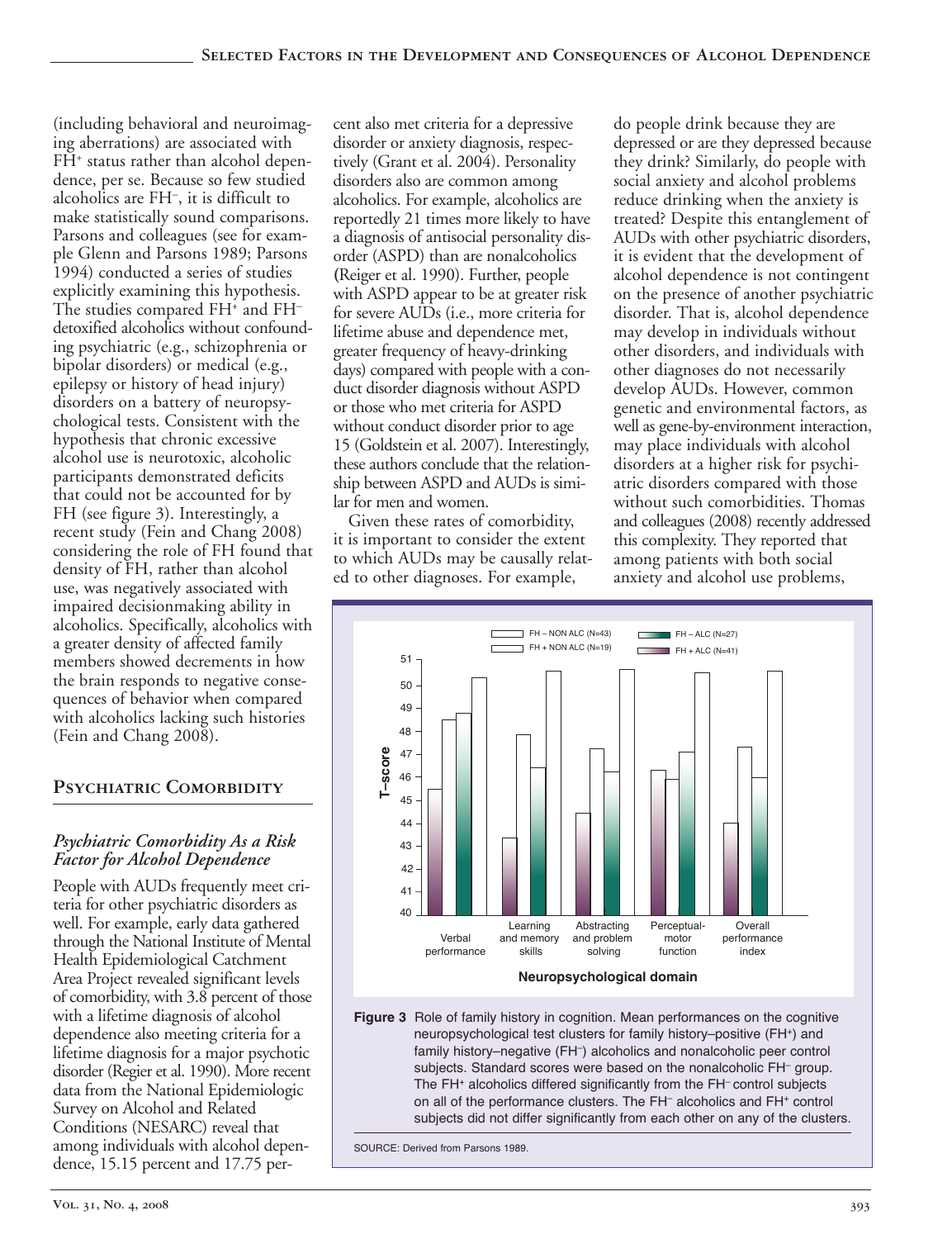pharmacological treatment of social anxiety resulted in reduced anxiety symptoms but did not reduce drinking. However, it did reduce the percentage of times that study participants reported drinking to reduce anxiety. Thus, at least for this sample, there was a dissociation between levels of social anxiety and alcohol consumption, even among those who believed they used alcohol to "reduce social fears."

In summary, there is high comorbidity between AUDs and other psychiatric disorders. Determining to what extent the onset of one precedes or follows another is complicated by overlapping symptomatology, individual differences in symptom onset, and methods of reporting. From a clinical perspective, it is clear that regardless of order of onset, multiple disorders must be treated individually and cooperatively (McGovern and McLellan 2008). Treating only one of the disorders is unlikely to produce effective psychiatric recovery (Grant et al. 2004).

#### *Psychiatric Comorbidity As a Factor in Alcohol's Effect on the Brain*

There is a rich literature considering the interaction of alcoholism and other major psychiatric disorders on neurocognitive function (Glenn et al. 1993; Maurage et al. 2008; Thoma et al. 2007; Uekermann et al. 2003). In an older, yet methodologically interesting, study, Nixon and colleagues (1996) examined a limited number of cognitive processes in dually diagnosed schizophrenic inpatients. In contrast to many cross-sectional studies, they were able to recruit four study groups: three groups of inpatients (schizophrenics, those with AUDs, and those with both a schizophrenia and an AUD diagnosis) as well as a group of community control subjects. Consistent with the heterogeneity in the field, control subjects were generally, although not always, significantly superior to the other groups. Of more immediate interest was the finding that dually diagnosed schizophrenics were not more impaired than schizophrenics without an AUD. Although this result is somewhat counterintuitive, it is consistent with other studies suggesting that schizophrenics who develop substance use disorders (excluding nicotine) may have improved interpersonal skills relative to their nonaddicted cohorts (Dixon et al. 1991).

Comorbid personality disorders have been systematically examined less frequently, with the exception of ASPD (Bauer and Hesselbrock 1999; Ceballos et al. 2003; Costa et al. 2000; Stevens et al. 2001). Some researchers have argued that much of the presumed alcohol-related cognitive compromise actually is attributable to underlying ASPD. This perspective may be particularly relevant when dependent variables associated with behavioral inhibition and impulse control are considered. However, these types of variables are not the only ones impacted by ASPD status. Ceballos and colleagues (2003) examined semantic processing ability in alcoholics and nonalcoholics with and without ASPD. Regression analyses showed that being alcoholic and having ASPD resulted in poorer semantic processing compared with control subjects. These results suggest that although alcohol dependence and ASPD are frequently comorbid, neurocognitive changes seen in recently sober alcoholics cannot be accounted for by ASPD status alone.

Brain function is affected by both alcohol dependence and other psychiatric disorders. However, when the influence of comorbid conditions is accounted for, most studies reveal changes in brain structure and function associated with alcohol dependence, separate from other disorders. As neuroimaging techniques become increasingly sensitive, specific influences on particular brain systems, especially within white matter connections, may be more evident.

# **Comorbid Substance Use**

## *Comorbid Substance Use As a Risk Factor in Alcohol Dependence*

The co-occurrence of alcohol and other drug use disorders is well recognized.

Data analyzed from the National Comorbidity Survey revealed that 29.5 percent of men and 34.7 percent of women who met criteria for alcohol dependence also were drug dependent (Kessler et al. 1997). Importantly, AUDs were found to precede drug problems in 25.6 percent of men and 20.0 percent of women (Kessleret al. 1997). NESARC data reveal a positive and significant relationship between current alcohol use and specific drug disorders such as cocaine dependence (Stinson et al. 2005), suggesting that alcohol use increased the risk for other drug use disorders. Other studies that used NESARC data and controlled for sociodemographic characteristics found that people with alcohol dependence were almost 19 times more likely than people without alcohol dependence to meet criteria for drug dependence in the last 12 months. When controlling for comorbid psychiatric disorders, people with alcohol dependence were 7.5 times more likely than others to have a drug dependence diagnosis (Hasin et al. 2007).

Nicotine use disorder, demonstrated primarily through tobacco cigarette smoking, also commonly co-occurs with AUDs. People with nicotine use disorder are two to three times more likely to be diagnosed with AUDs, and a current diagnosis of either increases risk for being diagnosed with the other in the future (Grucza and Bierut 2006; Sher et al. 1996). The rate of tobacco use among treatment-seeking alcoholics and other substance abusers is roughly three times that of the general population with rates ranging from 76 percent to more than 90 percent (Collins and Marks 1995; DiFranza and Guerrera 1990). Ceballos and colleagues (2006) reported similar prevalence data (see figure 4). Research with adolescents suggests that alcohol, drug (i.e., marijuana), and smoking behaviors frequently develop around the same time (Faeh et al. 2006).

Data from the COGA project showed that variations in certain genetic factors may contribute to risk for a particularly severe form of alcohol dependence and comorbid drug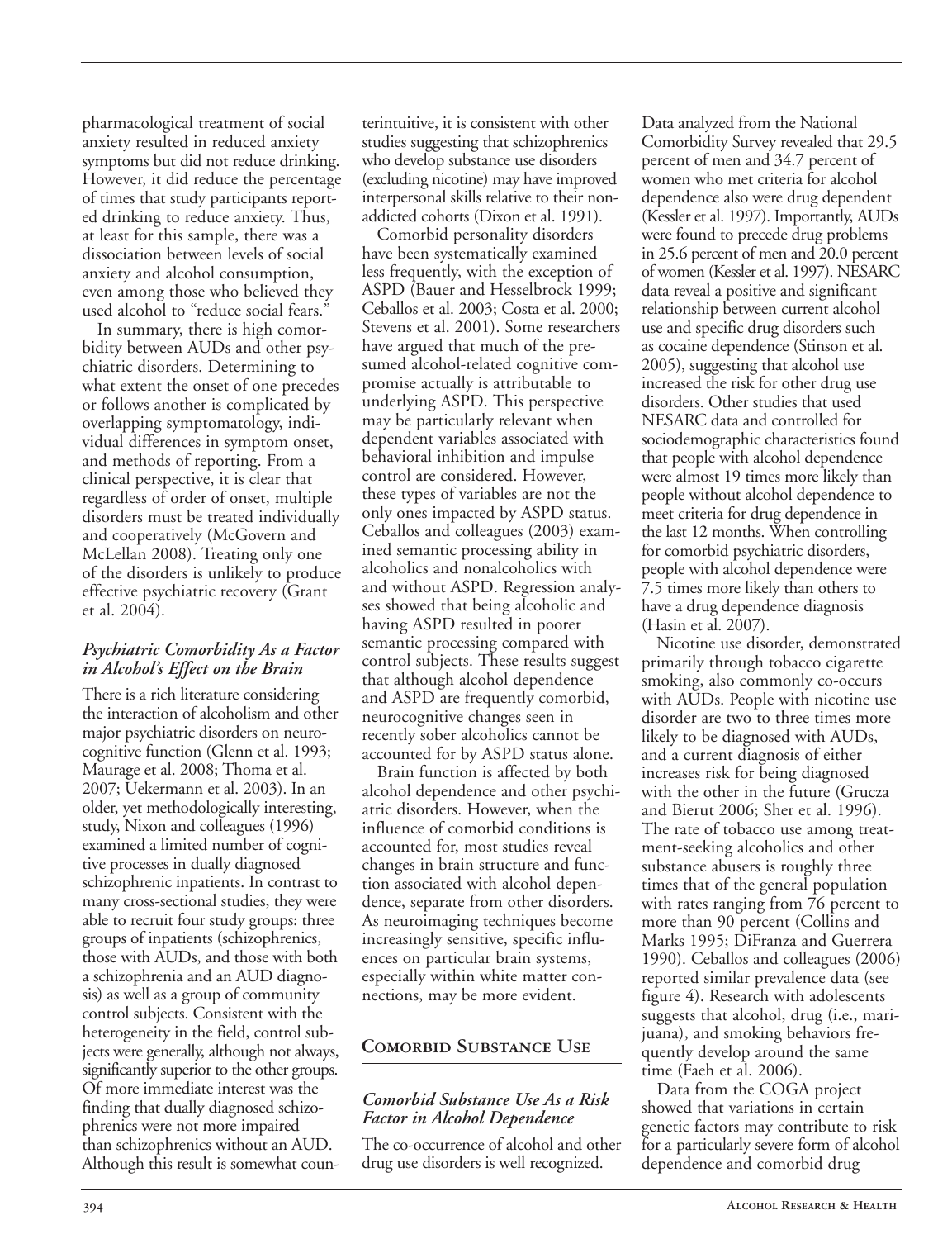dependence (Dick et al. 2007). People with alcohol dependence and comorbid drug dependence displayed earlier age of onset of regular drinking, higher rates of ASPD, conduct disorder, and novelty seeking. Thus, Dick and colleagues (2007) suggested that the gene variant may be linked to behavioral disinhibition traits rather than drug use, per se. This type of association is consistent with findings reported by Faeh and colleagues (2006). Of particular clinical relevance are recent findings revealing that people with comorbid alcohol and other drug disorders are more likely to seek treatment than those with an alcohol disorder alone (Stinson et al. 2005).

# *Comorbid Substance Use Disorders As a Factor in Alcohol's Effects on the Brain*

The strong association between alcohol and tobacco use may be mediated through several variables, including the activation of underlying brain reward systems. In addition, the cognitive enhancing effect of acute nicotine may contribute to the high levels of comorbidity. Whereas alcohol dependence is associated with subtle, yet significant, cognitive dysfunction, acute nicotine is known to enhance cognition, particularly processes associated with vigilance and attentional aspects of working memory (Heishman 1998; Rodway et al. 2000). Given the opposing effects, it follows that acute nicotine may serve to compensate for deficits associated with alcohol dependence. If so, the strong association between the use of the two substances may not lie entirely in the reward systems or shared genetic risks but also in their functional interaction. Recent data revealing that alcoholics are differentially sensitive to acute nicotine compared with community smoking control subjects are consistent with this conclusion (Nixon et al. 2007). These interactions have significant implications for the use of aggressive nicotine replacement therapy, particularly in the early stages of recovery when cognitive processes may be most compromised.

The effects of chronic smoking (chronic nicotine use) on brain structure and function also have been studied in alcoholics. These findings suggest that chronic smoking alcoholics show decrements in neurocognitive functioning and anatomical brain structure as compared to nonsmoking alcoholics (Durazzo et al. 2007). Further, these differences persist through recovery from alcoholism (Durazzo et al. 2006). Thus, although acute nicotine administration improved neurocognitive function in alcoholics (e.g., Nixon et al. 2007), chronic cigarette smoking is associated with decrements in brain structure and function. These data suggest that smoking effects may be quite different than the effects of nicotine itself.

# **Age**

# *Age As a Risk Factor in Alcohol Dependence*

Much of the literature concerning age as a risk for alcoholism has focused on defining two subtypes of alcoholics, those who were dependent on alcohol at an early age (before age 25) (Gilman et al. 2007; Glenn and Nixon 1991, 1996; Roache et al. 2008) and those who develop alcoholism later in life (Atkinson 2002; Atkinson et al. 2003). Early work suggested that early-onset alcoholics were more likely than lateonset alcoholics to have job problems, to be younger when they first drank alcohol, to have a higher rate of maternal alcoholism, and to have childhood behavioral disorders and antisocial behaviors (Glenn and Nixon 1991, 1996). Recent data further reinforce the importance of early age of drinking by demonstrating that people who have their first drink prior to age 15 are more likely than others to develop an AUD (Dawson et al. 2008).

In contrast, those who develop alcohol problems after age 60 are characterized by having more biomedical versus psychosocial consequences, compared with early-onset alcoholics,



 disorder; Alc/Mar = alcohol and marijuana use disorders; Alc/Stim = alco Figure 4 Prevalence of smoking in treatment-seeking substance-abusing subgroups. Alc = alcohol use disorder; Alc/All = alcohol and any drug use hol and stimulant use disorders; Control = community comparison group with no psychiatric disorder and no substance use disorder.

SOURCE: Ceballos, NA. Tobacco use, alcohol dependence, and cognitive performance. *Journal of General Psychology* 133(4):375–388, 2006. PMID:17128957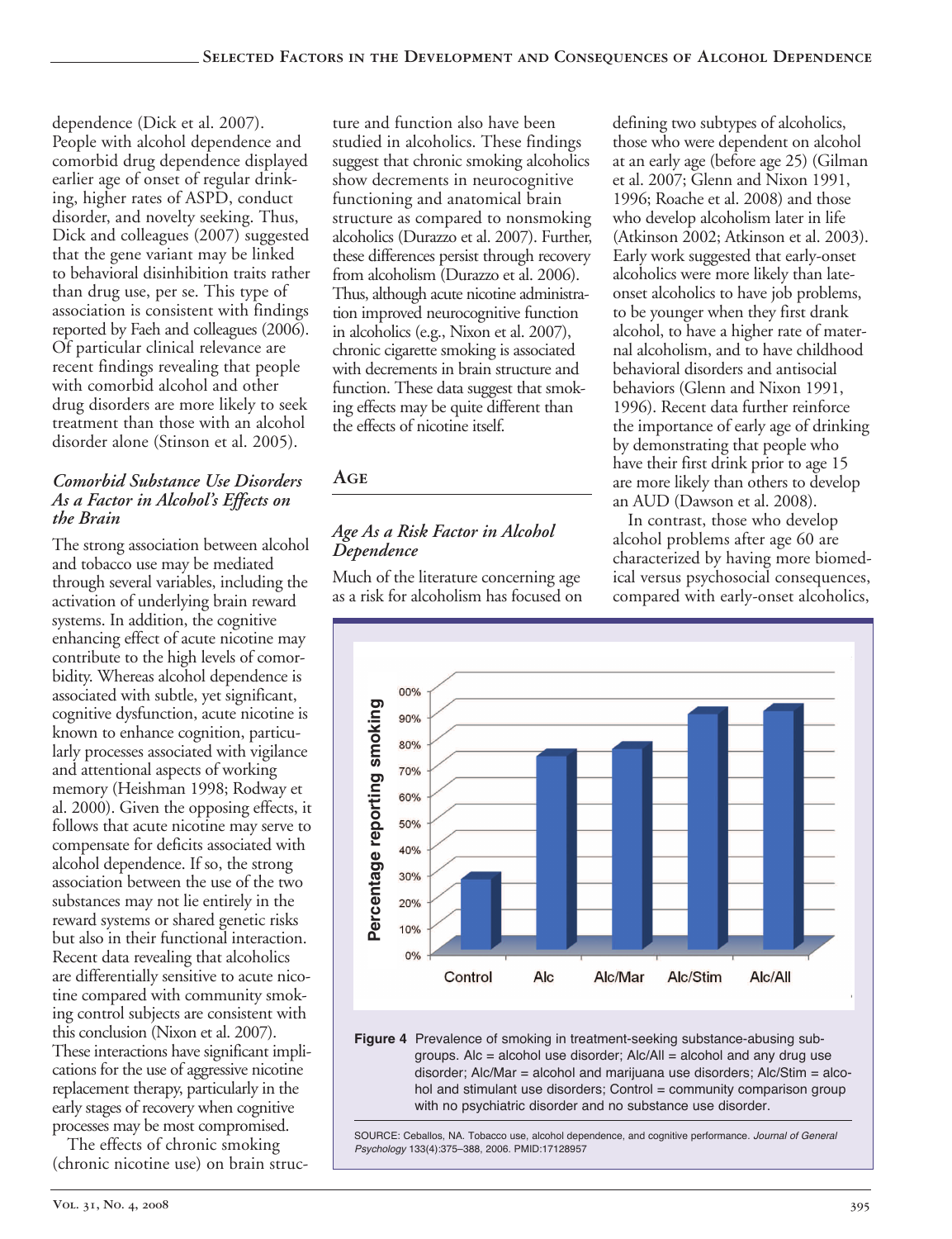and are more likely to have alcohol– medication interactions (Atkinson 2002). Further, later-onset alcoholics are likely to have a history of heavy alcohol use and meet dependence criteria attributed to life stress or psychiatric comorbidity (Atkinson 2002; Brennan et al. 1999; Schutte et al. 1998). NESARC data reveal that the prevalence of alcoholism in older individuals may be increasing, possibly following general population trends (Hasin et al. 2007; National Projections Program, U.S. Bureau of the Census 2008.)

#### *Age As a Factor in Alcohol's Effects on the Brain*

The potential interaction of chronic alcoholism and brain aging, also referred to as the premature aging hypothesis, has been a long-standing research interest. One version of the hypothesis suggested that chronic alcoholism prematurely aged the brains of young adults. Findings from early studies suggesting that brain structure and function in young alcoholics resembled older normal control subjects were consistent with this conclusion (Blusewicz et al. 1977; Holden et al. 1988; Graff-Radford et al. 1982). Most of these studies, however, used cross-sectional designs. Although some alcohol-related brain changes were similar to those caused by aging, ageappropriate control subjects were not always included, and thus it was difficult to conclude that the differences were not the result of factors other than alcohol exposure. Continuing research regarding this important question generally suggests that alcoholism, per se, does not cause premature aging in younger drinkers (Oscar-Berman 2000; Oscar-Berman and Marinkovi 2007).

This conclusion does not eliminate an interaction of alcohol and aging. The alternative version of the premature aging hypothesis suggests that older drinkers may be more sensitive to the neurotoxic effects of alcohol than younger drinkers. This hypothesis has been supported by a number of studies that accounted for quantity and frequency of use as well as drinking occasions and number of acute

withdrawals (Oscar-Berman and Marinkovi 2003). That is, even when alcohol exposure, per se, can be statistically controlled for, older alcoholics show greater effects. This susceptibility has been particularly evident in structural brain-imaging studies (see the article by Rosenbloom and Pfefferbaum in this issue, pp. 362–376) (e.g., Pfefferbaum et al. 1992, 1996, 1997) and more specifically with analysis of white matter microstructural integrity (Pfefferbaum et al. 2006). Some studies also have suggested gender-by-age interactions. For example, men showed significant associations between age and decrements in prefrontal and entire cortical gray matter, sulcal volume, and third ventricular volume (Pfefferbaum et al. 1997, 2001), whereas the association between ventricular expansion and advancing age were prominent in alcoholic women.

## **Overview and Summary**

In summary, the risk for developing alcoholism and the resultant negative consequences of alcohol dependence are influenced by a variety of factors in addition to the quantity and frequency of alcohol consumed. Gender, family history, comorbid psychiatric and substance use disorders, and age can impact the development and outcome of alcoholism. This fact significantly complicates the study of alcohol dependence. Ideally, we would construct a straight-forward diagram depicting the interaction of these variables and describing categories into which they might be placed, such as genetic factors, or family factors, or environmental factors. The reality of the complexity of these interactions, however, prohibits readable, meaningful illustration. For example, increasing age generally is associated with decreased risk. However, cohort studies suggest that increasing age might be less protective than it once was. Thus, the interaction of social–cultural issues associated with our current response to healthy aging may reverse the previously reported protective factors of aging. Furthermore,

psychiatric comorbidity cannot be comprehensively considered independent of family histories and gender. Although the modulators discussed in this article do not form an "endless" circle, they certainly form a complex system of interconnected factors that eludes illustration.

Despite the difficulties associated with such a complex system, it does identify multiple points of intervention, prevention, and treatment. More specifically, the complexity suggests that there is no single point at which such efforts might be effective. Rather, treatment (broadly defined) may occur at various or multiple intersections and may include behavioral, sociocultural, and pharmacologic interventions. However, to most effectively identify these intersections and treatment modalities, programmatic hypothesis-driven research must be applied.  $\blacksquare$ 

## **Financial Disclosure**

The authors declare that they have no competing financial interests.

# **References**

AGRAWAL, A.; HINRICHS, A.L.; DUNN, G.; ET AL. Linkage scan for quantitative traits identifies new regions of interest for substance dependence in the Collaborative Study on the Genetics of Alcoholism (COGA) sample. *Drug and Alcohol Dependence* 93(1–2):12–20, 2008. PMID: 17942244

American Psychiatric Association (APA). *Diagnostic and Statistical Manual of mental Disorders, 3rd Edition (DSM–III)*. Washington, DC: APA, 1980.

APA. *Diagnostic and Statistical Manual, 3rd Edition Revised (DSM–III–R)*. Washington, DC: APA, 1987.

APA. *Diagnostic and Statistical, Manual, 4th Edition (DSM–IV)*. Washington, DC: American Psychiatric Association, 1994.

AMMON, E.; SCHAFER, C.; HOFMANN, U.; AND KLOTZ, U. Disposition and first-pass metabolism of ethanol in humans: Is it gastric or hepatic and does it depend on gender? *Clinical Pharmacology & Therapeutics* 59(5):503–513, 1996. PMID: 8646821

ATKINSON, R.M. Alcohol use in later life: Scourge, solace, or safeguard of health? *American Journal of Geriatric Psychiatry* 10(6):649–652, 2002. PMID: 12427573

ATKINSON, R.M.; MISRA, S.; RYAN, S.C.; AND TURNER, J.A. Referral paths, patient profiles and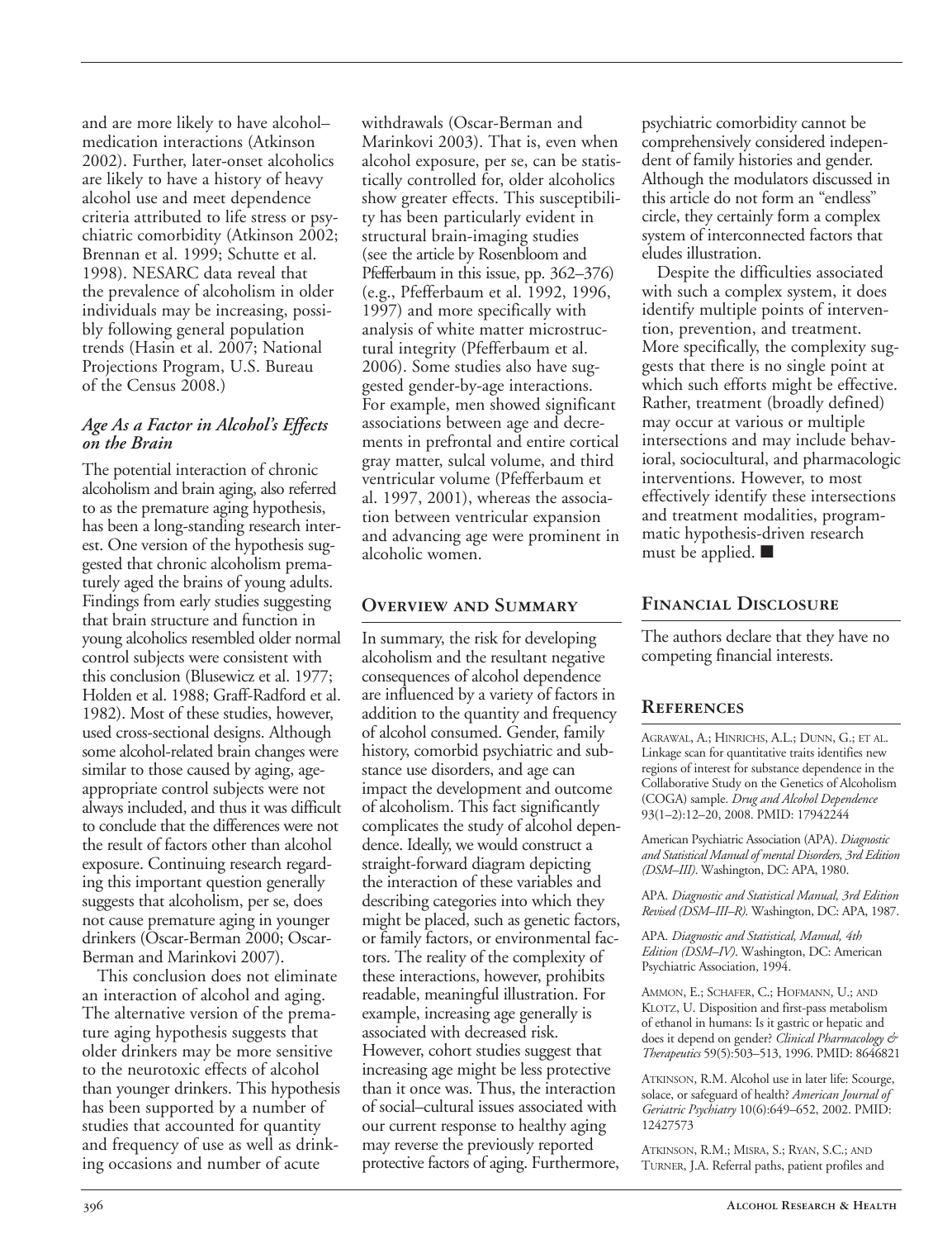treatment adherence of older alcoholic men. *Journal of Substance Abuse Treatment* 25(1):29–35, 2003. PMID: 14512105

AYTACLAR, S.; TARTER, R.E.; KIRISCI, L.; AND LU, S. Association between hyperactivity and executive cognitive functioning in childhood and substance use in early adolescence. *Journal of the American Academy of Child and Adolescent Psychiatry* 38(2):172–178, 1999. PMID: 9951216

BARAONA, E.; ABITTAN, C.S.; DOHMEN, K.; ET AL. Gender differences in pharmacokinetics of alcohol. *Alcoholism: Clinical and Experimental Research* 25(4):502–507, 2001. PMID: 11329488

BARTHOLOW, B.D.; HENRY, E.A.; AND LUST, S.A. Effects of alcohol sensitivity on P3 event-related potential reactivity to alcohol cues. *Psychology of Addictive Behaviors* 21(4):555–563, 2007. PMID: 18072838

BAUER, L.O., AND HESSELBROCK, V.M. P300 decrements in teenagers with conduct problems: Implications for substance abuse risk and brain development. *Biological Psychiatry* 46(2):263–272, 1999. PMID: 10418702

BEGLEITER, H.; PORJESZ, B.; BIHARI, B.; AND KISSIN, B. Event-related brain potentials in boys at risk for alcoholism. *Science* 225(4669):1493–1496, 1984. PMID: 6474187

BLUSEWICZ, M.J.; DUSTMAN, R.E.; SCHENKENBERG, T.; AND BECK, E.C. Neuropsychological correlates of chronic alcoholism and aging. *Journal of Nervous and Mental Disease* 165(5):348–355, 1977. PMID: 915495

BRENNAN, P.L.; SCHUTTE, K.K.; AND MOOS, R.H. Reciprocal relations between stressors and drinking behavior: A three-wave panel study of late middleaged and older women and men. *Addiction* 94(5):737–749, 1999. PMID: 10563039

CARLSON, S.R., IACONO, W.G.: AND MCGUE, M. P300 amplitude in adolescent twins discordant and concordant for alcohol use disorders. *Biological Psychology* 61(1–2):203–227, 2002. PMID: 12385676

CARLSON, S.R.; IACONO, W.G.; AND MCGUE, M. P300 amplitude in nonalcoholic adolescent twin pairs who become discordant for alcoholism as adults. *Psychophysiology* 41(6):841–844, 2004. PMID: 15563337

CEBALLOS, N.A. Tobacco use, alcohol dependence, and cognitive performance. *Journal of General Psychology* 133(4): 375–388, 2006.

CEBALLOS, N.A.; NIXON, S.J.; PHILLIPS, J.A.; AND TIVIS, R. Semantic processing in alcoholics with and without antisocial symptomatology. *Journal of Studies on Alcohol* 64(2):286–291, 2003. PMID: 12713204

CHOU, S.P., AND DAWSON, D.A. A study of the gender differences in morbidity among individuals diagnosed with alcohol abuse and/or dependence. *Journal of Substance Abuse* 6(4):381–392, 1994. PMID: 7780296

CLONINGER, C.R.; BOHMAN, M.; AND SIGVARDSSON, S. Inheritance of alcohol abuse: Cross-fostering analysis of adopted men. Archives of *General Psychiatry* 38(8):861–868, 1981. PMID: 7259422

COLLINS, A.C., AND MARKS, M.J. Animal models of alcohol–nicotine interactions. In: Fertig, J.B., and Allen, J.P., Eds. *Alcohol and Tobacco: From Basic Science to Clinical Practice. NIAAA Research Monograph No. 30*. Bethesda, MD: National Institute on Alcohol Abuse and Alcoholism, 1995, pp. 129–144.

COSTA, L.; BAUER, L.; KUPERMAN, S.; ET AL. Frontal P300 decrements, alcohol dependence, and antisocial personality disorder. *Biological Psychiatry* 47(12):1064–1071, 2000. PMID: 10862806

COTTON, N.S. The familial incidence of alcoholism: A review. *Journal of Studies on Alcohol* 40(1):89–116, 1979. PMID: 376949

DAWSON, D.A.; GOLDSTEIN, R.B.; CHOU, P.S.; ET AL. Age at first drink and the first incidence of adult-onset DSM-IV alcohol use disorders. *Alcoholism: Clinical and Experimental Research* 32(12): 2149–2160, 2008. PMID: 18828796

DETTLING, A.; FISCHER, F.; BOHLER, S.; ET AL. Ethanol elimination rates in men and women in consideration of the calculated liver weight. *Alcohol* 41(6):415–420, 2007. PMID: 17936510

DICK, D.M.; PLUNKETT, J.; HAMLIN, D.; ET AL. Association analyses of the serotonin transporter gene with lifetime depression and alcohol dependence in the Collaborative Study on the Genetics of Alcoholism (COGA) sample. *Psychiatric Genetics* 17(1):35–38, 2007. PMID: 17167343

DIEHL, A.; CROISSANT, B.; BATRA, A.; ET AL. Alcoholism in women: Is it different in onset and outcome compared to men? *European Archives of Psychiatry Clinical Neuroscience* 257(6):344–351, 2007. PMID: 17629733

DIFRANZA, J.R., AND GUERRERA, M.P. Alcoholism and smoking. *Journal of Studies on Alcohol* 51(2):130–135, 1990. PMID: 2308350

DIXON, L.; HAAS, G.; WEIDEN, P.J.; ET AL. Drug abuse in schizophrenic patients: Clinical correlates and reasons for use. *American Journal of Psychiatry* 148(2):224–230, 1991. PMID: 1987823

DUNCAN, A.E.; SCHERRER, J.; FU, Q.; ET AL. Exposure to paternal alcoholism does not predict development of alcohol-use disorders in offspring: Evidence from an offspring-of-twins study. Journal *of Studies on Alcohol* 67(5):649–656, 2006. PMID: 16847532

DURAZZO, T.C.; GAZDZINSKI, S.; AND MEYERHOFF, D.J. The neurobiological and neurocognitive consequences of chronic cigarette smoking in alcohol use disorders. *Alcohol and Alcoholism* 42(3):174–185, 2007. PMID: 17526627

DURAZZO, T.C.; ROTHLIND, J.; GAZDZINSKI, S.; ET AL. A comparison of neurocognitive function in nonsmoking and chronically smoking short-term abstinent alcoholics. *Alcohol* 39(1):1–11, 2006. PMID: 16938624

EDENBERG, H.J., AND FOROUD, T. The genetics of alcoholism: Identifying specific genes through family studies. *Addiction Biology* 11(3–4):386– 396, 2006. PMID: 16961766

FABIAN, M.S.; PARSONS, O.A.; AND SHELDON, M.D. Effects of gender and alcoholism on verbal and visual-spatial learning. *Journal of Nervous and Mental Disease* 172(1):16–20, 1984. PMID: 6690649

FAEH, D.; VISWANATHAN, B.; CHIOLERO, A.; ET AL. Clustering of smoking, alcohol drinking and cannabis use in adolescents in a rapidly developing country. *BMC Public Health 6*:169, 2006. PMID: 16803621

FEIN, G., AND CHANG, M. Smaller feedback ERN amplitudes during the BART are associated with a greater family history density of alcohol problems in treatment-naive alcoholics. *Drug and Alcohol Dependence* 92(1–3):141–148, 2008. PMID: 17869027

FLANNERY, B.; FISHBEIN, D.; KRUPITSKY, E.; ET AL. Gender differences in neurocognitive functioning among alcohol-dependent Russian patients. *Alcoholism: Clinical and Experimental Research* 31(5):745–754, 2007. PMID: 17386068

FREZZA, M.; DI PADOVA, C.; POZZATO, G.; ET AL. High blood alcohol levels in women: The role of decreased gastric alcohol dehydrogenase activity and first-pass metabolism. *New England Journal of Medicine* 322(2):95–99, 1990. PMID: 2248624

GIANCOLA, P.R.; MARTIN, C.S.; TARTER, R.E.; ET AL. Executive cognitive functioning and aggressive behavior in preadolescent boys at high risk for substance abuse/dependence. *Journal of Studies on Alcohol* 57(4):352–359, 1996. PMID: 8776676

GILMAN, J.M.; BJORK, J.M.; AND HOMMER, D.W. Parental alcohol use and brain volumes in earlyand late-onset alcoholics. *Biological Psychiatry* 62(6): 607–615, 2007. PMID: 17306776

GLENN, S.W.; ERRICO, A.L.; PARSONS, O.A.; ET AL. The role of antisocial, affective, and childhood behavioral characteristics in alcoholics' neuropsychological performance. *Alcoholism: Clinical and Experimental Research* 17(1):162–169, 1993. PMID: 8452198

GLENN, S.W., AND NIXON, S.J. Applications of Cloninger's subtypes in a female alcoholic sample. *Alcoholism: Clinical and Experimental Research* 15(5):851–857, 1991. PMID: 1755519

GLENN, S.W., AND NIXON, S.J. Investigation of Cloninger's subtypes in a male alcoholic sample: Applications and implications. *Journal of Clinical Psychology* 52(2):219–230, 1996. PMID: 8771450

GLENN, S.W., AND PARSONS, O.A. Alcohol abuse and familial alcoholism: Psychosocial correlates in men and women. *Journal of Studies on Alcohol* 50(2):116–127, 1989. PMID: 2927126

GLENN, S.W., AND PARSONS, O.A. Neuropsychological efficiency measures in male and female alcoholics. *Journal of Studies on Alcohol* 53(6):546–552, 1992. PMID: 1434630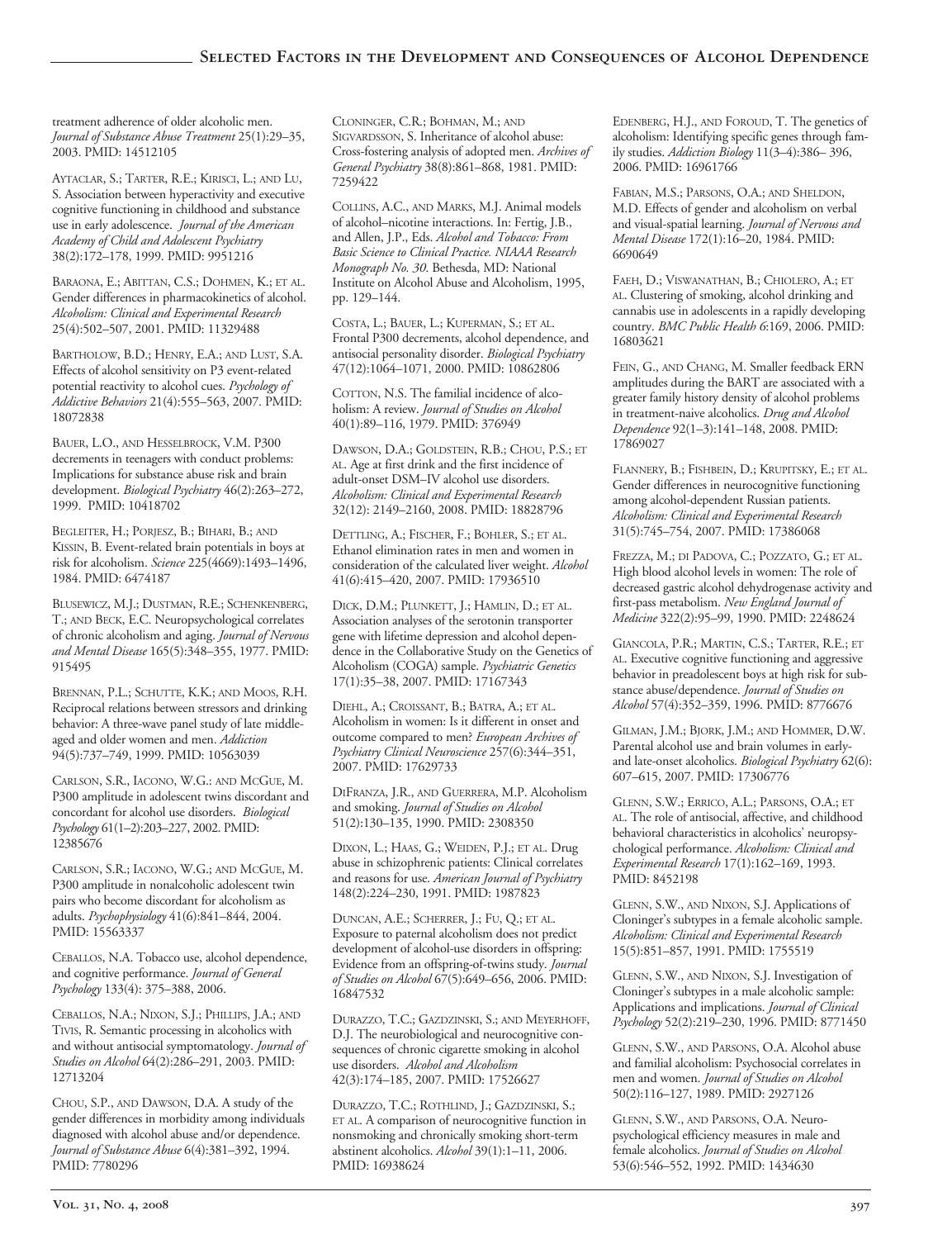GOLDSTEIN, R.B.; DAWSON, D.A.; SAHA, T.D.; ET AL. Antisocial behavioral syndromes and DSM–IV alcohol use disorders: Results from the National Epidemiologic Survey on Alcohol and Related Conditions. *Alcoholism: Clinical and Experimental Research* 31(5):814–828, 2007. PMID: 17391341

GOMBERG, E.S. Recent developments in alcoholism: Gender issues. *Recent Developments in Alcoholism* 11:95–107, 1993. PMID: 8234941

GRAFF-RADFORD, N.R.; HEATON, R.K.; EARNEST, M.P.; AND RUDIKOFF, J.C. Brain atrophy and neuropsychological impairment in young alcoholics. *Journal of Studies on Alcohol* 43(9):859–868, 1982. PMID: 7166957

GRANT, B.F.; STINSON, F.S.; DAWSON, D.A.; ET AL. Prevalence and co-occurrence of substance use disorders and independent mood and anxiety disorders: Results from the National Epidemiologic Survey on Alcohol and Related Conditions. *Archives of General Psychiatry* 61(8):807–816, 2004. PMID: 15289279

GRUCZA, R.A., AND BIERUT, L.J. Cigarette smoking and the risk for alcohol use disorders among adolescent drinkers. *Alcoholism: Clinical and Experimental Research* 30(12):2046–2054, 2006. PMID: 17117970

HASIN, D.S.; STINSON, F.S.; OGBURN, E.; AND GRANT, B.F. Prevalence, correlates, disability, and comorbidity of DSM–IV alcohol abuse and dependence in the United States: Results from the National Epidemiologic Survey on Alcohol and Related Conditions. *Archives of General Psychiatry* 64(7):830–842, 2007. PMID: 17606817

HEATH, A.C.; BUCHOLZ, K.K.; MADDEN, P.A.; ET AL. Genetic and environmental contributions to alcohol dependence risk in a national twin sample: Consistency of findings in women and men. *Psychological Medicine* 27(6):1381–1396, 1997. PMID: 9403910

HEISHMAN, S.J. What aspects of human performance are truly enhanced by nicotine? *Addiction* 93(3):317–320, 1998. PMID: 10328040

HERNANDEZ-AVILA, C.A.; ROUNSAVILLE, B.J.; AND KRANZLER, H.R. Opioid-, cannabis- and alcoholdependent women show morerapid progression to substance abuse treatment. *Drug and Alcohol Dependence* 74(3):265–272, 2004. PMID: 15194204

HILL, S.Y.; KOSTELNIK, B.; HOLMES, B.; ET AL. fMRI BOLD response to the eyes task in offspring from multiplex alcohol dependence families. *Alcoholism: Clinical and Experimental Research* 31(12):2028–2035, 2007. PMID: 18034695

HILL, S.Y.; MUKA, D.; STEINHAUER, S.; AND LOCKE, J. P300 amplitude decrements in children from families of alcoholic female probands. *Biological Psychiatry* 38(9):622–632, 1995. PMID: 8573664

HILL, S.Y., AND SHEN, S. Neurodevelopmental patterns of visual P3b in association with familial risk for alcohol dependence and childhood diagnosis. *Biological Psychiatry* 51(8):621–631, 2002. PMID: 11955462

HILL, S.Y.; SHEN, S.; LOCKE, J.; ET AL. Developmental delay in P300 production in children at high risk for developing alcohol-related disorders. *Biological Psychiatry* 46(7):970–981, 1999. 10509180

HILL, S.Y., AND STEINHAUER, S.R. Event-related potentials in women at risk for alcoholism. *Alcohol* 10(5):349–354, 1993. PMID: 8216879

HOLDEN, K.L.; MCLAUGHLIN, E.J.; REILLY, E.L.; AND OVERALL, J.E. Accelerated mental aging in alcoholic patients. *Journal of Clinical Psychology* 44(2):286–292, 1988. PMID: 3360949

HOMMER, D.; MOMENAN, R.; KAISER, E.; AND RAWLINGS, R. Evidence for a gender-related effect of alcoholism on brain volumes. *American Journal of Psychiatry* 158(2):198–204, 2001. PMID: 11156801

HOMMER, D.W. Male and female sensitivity to alcoholinduced brain damage. *Alcohol Research & Health* 27(2):181–185, 2003. PMID: 15303629

JACOB, T.; WATERMAN, B.; HEATH, A.; ET AL. Genetic and environmental effects on offspring alcoholism: New insights using an offspring-oftwins design. *Archives of General Psychiatry* 60(12):1265–1272, 2003. PMID: 14662559

JANG, K.L.; VERNON, P.A.; AND LIVESLEY, W.J. Personality disorder traits, family environment, and alcohol misuse: A multivariate behavioural genetic analysis. *Addiction* 95(6):873–888, 2000. PMID: 10946437

JANG, K.L.; VERNON, P.A.; LIVESLEY, W.J.; ET AL. Intra- and extra-familial influences on alcohol and drug misuse: A twin study of gene-environment correlation. *Addiction* 96(9):1307–1318, 2001. PMID: 11672495

KAPRIO, J.; PULKKINEN, L.; AND ROSE, R.J. Genetic and environmental factors in health-related behaviors: Studies on Finnish twins and twin families. *Twin Research 5*(5):366–371, 2002. PMID: 12537860

KENDLER, K.S.; HEATH, A.C.; NEALE, M.C.; ET AL. A population-based twin study of alcoholism in women. *JAMA: Journal of the American Medical Association* 268(14):1877–1882, 1992. PMID: 1404711

KESSLER, R.C.; CRUM, R.M.; WARNER, L.A.; ET AL. Lifetime co-occurrence of DSM-III-R alcohol abuse and dependence with other psychiatric disorders in the National Comorbidity Survey. *Archives of General Psychiatry* 54(4):313–321, 1997. PMID: 9107147

KRUEGER, R.F.; HICKS, B.M.; PATRICK, C.J.; ET AL. Etiologic connections among substance dependence, antisocial behavior, and personality: Modeling the externalizing spectrum. *Journal of Abnormal Psychology* 111(3), 411-424, 2002. PMID: 12150417

MANN, K.; ACKERMANN, K.; CROISSANT, B.; ET AL. Neuroimaging of gender differences in alcohol dependence: Are women more vulnerable? *Alcoholism: Clinical and Experimental Research* 29(5):896–901, 2005. PMID: 15897736

MAURAGE, P.; CAMPANELLA, S.; PHILIPPOT, P.; ET AL. Alcoholism leads to early perceptive alterations, independently of comorbid depressed state: An ERP study. *Clinical Neurophysiology* 38(2):83–97, 2008. PMID: 18423329

MCGOVERN, M.P., AND MCLELLAN, A.T. The status of addiction treatment research with co-occurring substance use and psychiatric disorders. *Journal of Substance Abuse Treatment* 34(1):1–2, 2008. PMID: 17574797

McGUE, M. A behavioral-genetic perspective on children of alcoholics. *Alcohol Health & Research World* 21(3):210–217, 1997. PMID: 15706771

MCGUE, M. The behavioral genetics of alcoholism. *Current Directions in Psychological Science* 8(4):109– 115, 1999.

MCNAMEE, R.L.; DUNFEE, K.L.; LUNA, B.; ET AL. Brain activation, response inhibition, and increased risk for substance use disorder. *Alcoholism: Clinical and Experimental Research* 32(3):405–413, 2008. PMID: 18302723

National Projections Program, US Bureau of the Census. 2008 National Population Projections Tables and Charts, [article online]. Available at: http://www.census.gov/population/www/projections/tablesandcharts.html.

NIXON, S.J., AND GLENN, S.W. Cognitive psychosocial performance and recovery in female alcoholics. *Recent Developments in Alcoholism* 12:287–307, 1995. PMID: 7624548

NIXON, S.J.; HALLFORD, H.G.; AND TIVIS, R.D. Neurocognitive function in alcoholic, schizophrenic, and dually diagnosed patients. *Psychiatry Research* 64(1):35–45, 1996. PMID: 8888363

NIXON, S.J.; LAWTON-CRADDOCK, A.; TIVIS, R.; AND CEBALLOS, N. Nicotine's effects on attentional efficiency in alcoholics. *Alcoholism: Clinical and Experimental Research* 31(12):2083–2091, 2007. PMID: 17949466

OSCAR-BERMAN, M. Neuropsychological vulnerabilities in chronic alcoholism. In: Noronha, A.; Eckardt, M.; and Warren, K., Eds. *Review of NIAAA's Neuroscience and Behavioral Research Portfolio. NIAAA Research Monograph No. 34*. Bethesda, MD: National Institute on Alcohol Abuse and Alcoholism, 2000, pp. 437-471.

OSCAR-BERMAN, M., AND MARINKOVIC, K. Alcoholism and the brain: An overview. *Alcohol Research & Health* 27(2):125–133, 2003. PMID: 15303622

OSCAR-BERMAN, M., AND MARINKOVIC, K. Alcohol: Effects on neurobehavioral functions and the brain. *Neuropsychology Review* 17(3):239–257, 2007. PMID: 17874302

PARSONS, O.A. Impairment in sober alcoholics cognitive functioning: The search for determinants. In Loberg, T.; Miller, W.r.; Nathan, P.E.; and Marlatt, G.A.; Eds. *Addictive Behaviors: Prevention and early Intervention.* Amsterdam, The Netherlands: Swets & Zertlinger, 1989.